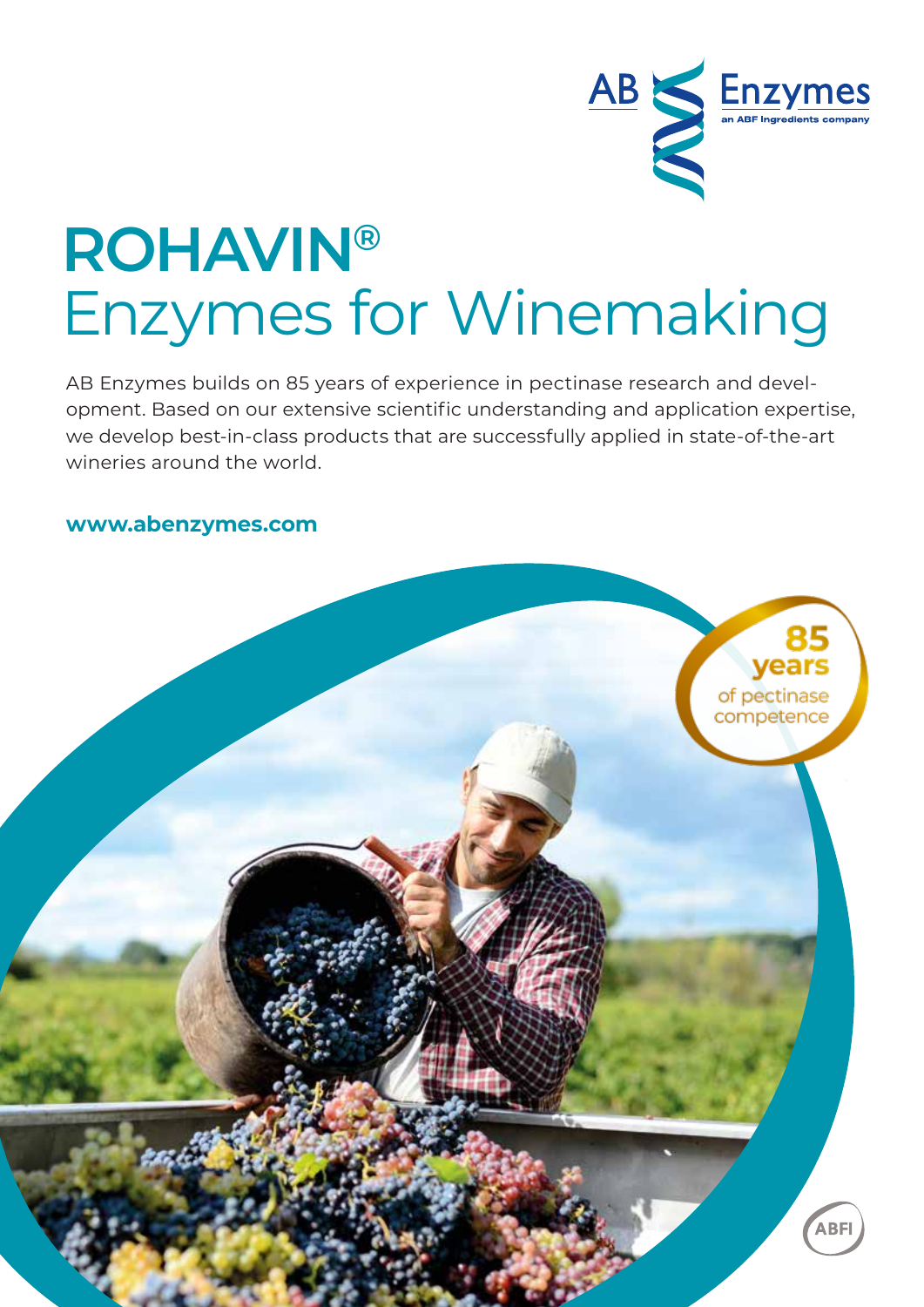### **Enzyme Solutions**  For Your Business Success

Enzymes are naturally present in all winemaking processes: as biocatalysts, they are required to transform the grape must into wine. The requirements for the addition of external microbial enzymes depend mainly on the grape pectin composition but also on the grape variety, ripeness, health, vintage conditions, and processes applied.

Pectinases are particularly suitable for the skincontact treatment of white grapes in order to improve juice yield and aroma extraction, as well as to enhance clarification and sedimentation in free-run musts.

Pectinases with cellulase and hemicellulase side activities intensify the maceration of red-skinned grapes and improve color extraction in skin fermentation. They also improve clarification and filtration, particularly in pressed musts and wines. Beta-glucanases improve the filterability of wines containing botrytis glucan.

Enzymes are proteins that can be inhibited by tannins and polyphenols. Therefore, the order of addition is enzymes first, followed by tannins.

| Skin-contacty        | Color/polyphenol |               | or botrytised grapes<br><b>B.glucan reduction</b> | Thermovinification | Lees contact | Wine filtration | Wine clarification |                      |
|----------------------|------------------|---------------|---------------------------------------------------|--------------------|--------------|-----------------|--------------------|----------------------|
| pr <sub>essing</sub> |                  | Clarification |                                                   |                    |              |                 |                    | Membrane<br>cleaning |

|                             | <b>GRAPE</b>            |                         | <b>MUST</b>             |                                                    |                         | <b>WINE</b>                      |                                      |                                      |                                                    |
|-----------------------------|-------------------------|-------------------------|-------------------------|----------------------------------------------------|-------------------------|----------------------------------|--------------------------------------|--------------------------------------|----------------------------------------------------|
| <b>LIQUID PRODUCTS</b>      |                         |                         |                         |                                                    |                         |                                  |                                      |                                      |                                                    |
| ROHAVIN <sup>®</sup> L100   | $\bullet$               | $\bullet\bullet\bullet$ | $\bullet\bullet\bullet$ |                                                    | $\bullet\bullet\bullet$ |                                  | $\bullet\bullet\bullet$<br>$\bullet$ | $\bullet\bullet\bullet$<br>$\bullet$ |                                                    |
| ROHAVIN <sup>®</sup> MX     | $\bullet\bullet\bullet$ | $\bullet$               | $\bullet$               |                                                    | $\bullet\bullet\bullet$ |                                  |                                      |                                      |                                                    |
| <b>ROHALASE® BXL</b>        |                         | $\bullet$               |                         | $\bullet\bullet\bullet$<br>$\bullet\bullet\bullet$ |                         | 8 A A<br>$\bullet\bullet\bullet$ | $\bullet$<br>$\bullet$               |                                      | $\bullet\bullet\bullet$<br>$\bullet\bullet\bullet$ |
| <b>GRANULATED PRODUCTS</b>  |                         |                         |                         |                                                    |                         |                                  |                                      |                                      |                                                    |
| ROHALASE <sup>®</sup> BX    |                         |                         |                         | $\bullet\bullet\bullet$<br>$\bullet\bullet\bullet$ |                         | <br>$\bullet\bullet\bullet$      | $\bullet$                            |                                      | $\bullet\bullet\bullet$<br>$\bullet\bullet\bullet$ |
| ROHAVIN <sup>®</sup> Color  |                         | $\bullet\bullet\bullet$ | $\bullet\bullet\bullet$ |                                                    |                         |                                  | $\bullet\bullet\bullet$              | $\bullet\bullet\bullet$              |                                                    |
| ROHAPECT <sup>®</sup> CLEAR |                         |                         | $\bullet\bullet\bullet$ |                                                    |                         |                                  | D O                                  | .                                    |                                                    |

*White and Rosé wine, Red wine:* ● ● ● *= very effective* 

● ● *= effective* ● *= not very effective*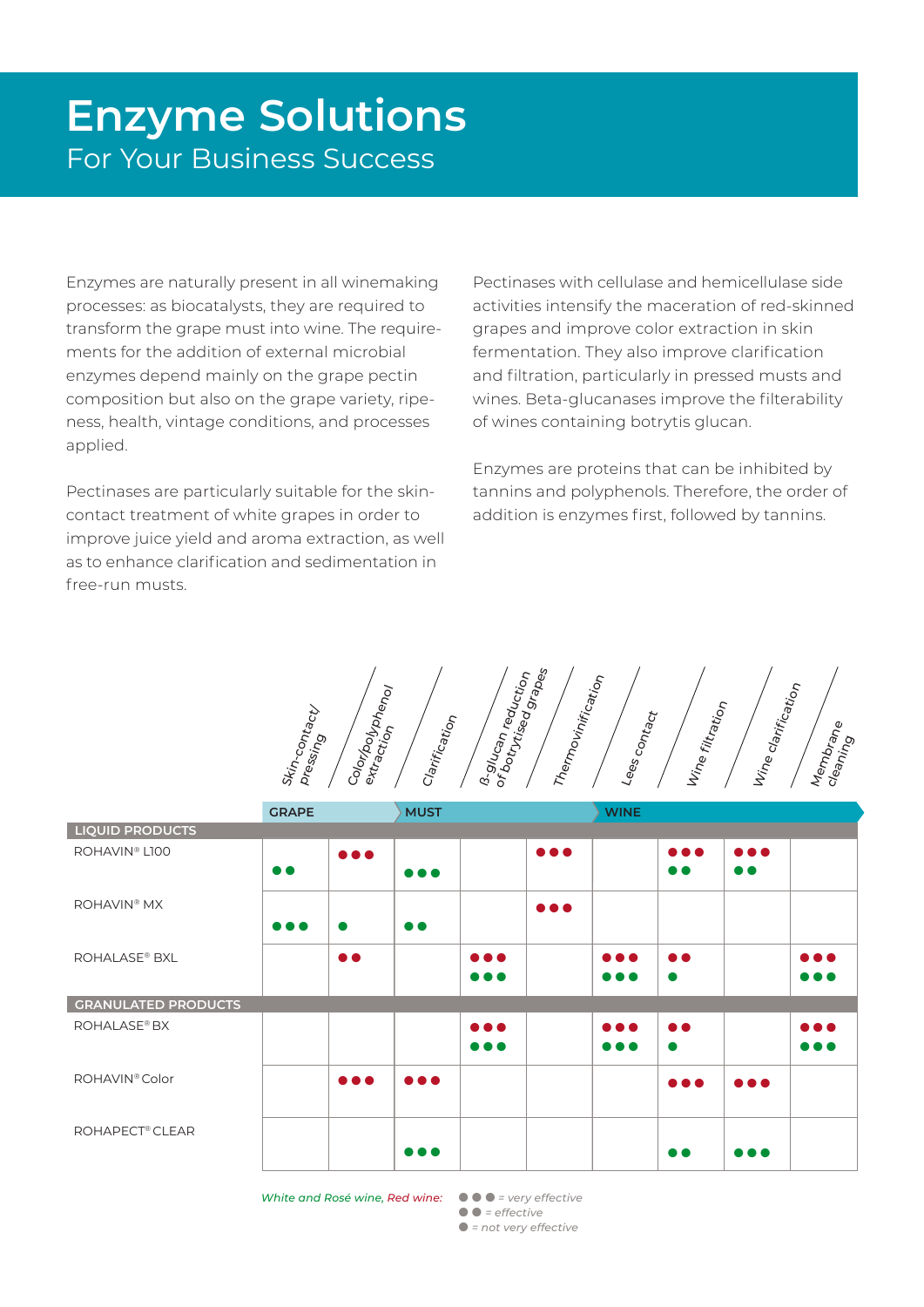### **White** and **Rosé Wine**  Increase Your Performance



### **ROHAVIN® MX**

Ideal for skin maceration of crushed grapes for white and rosé winemaking as well as for the production of white grape juice.

#### Key benefits

- High free-run juice and drainer yields
- Low juice and must turbidity
- Shorter pressing time with higher throughput
- Extraction of varietal bouquet compounds from the grape skin

### **ROHAVIN® L100 and ROHAPECT® CLEAR**

Ideal for improving juice extraction and clarification of the must in white wine production. The use of both products brings about rapid settlement and flotation.

#### Key benefits

- Reduced viscosity of the grape mash
- Easy and fast pressing with high throughput
- Improved clarification and filtration
- Complete pectin degradation

**Enzymes can only extract what's already in the grape. Extraction enzymes help speed up the process.**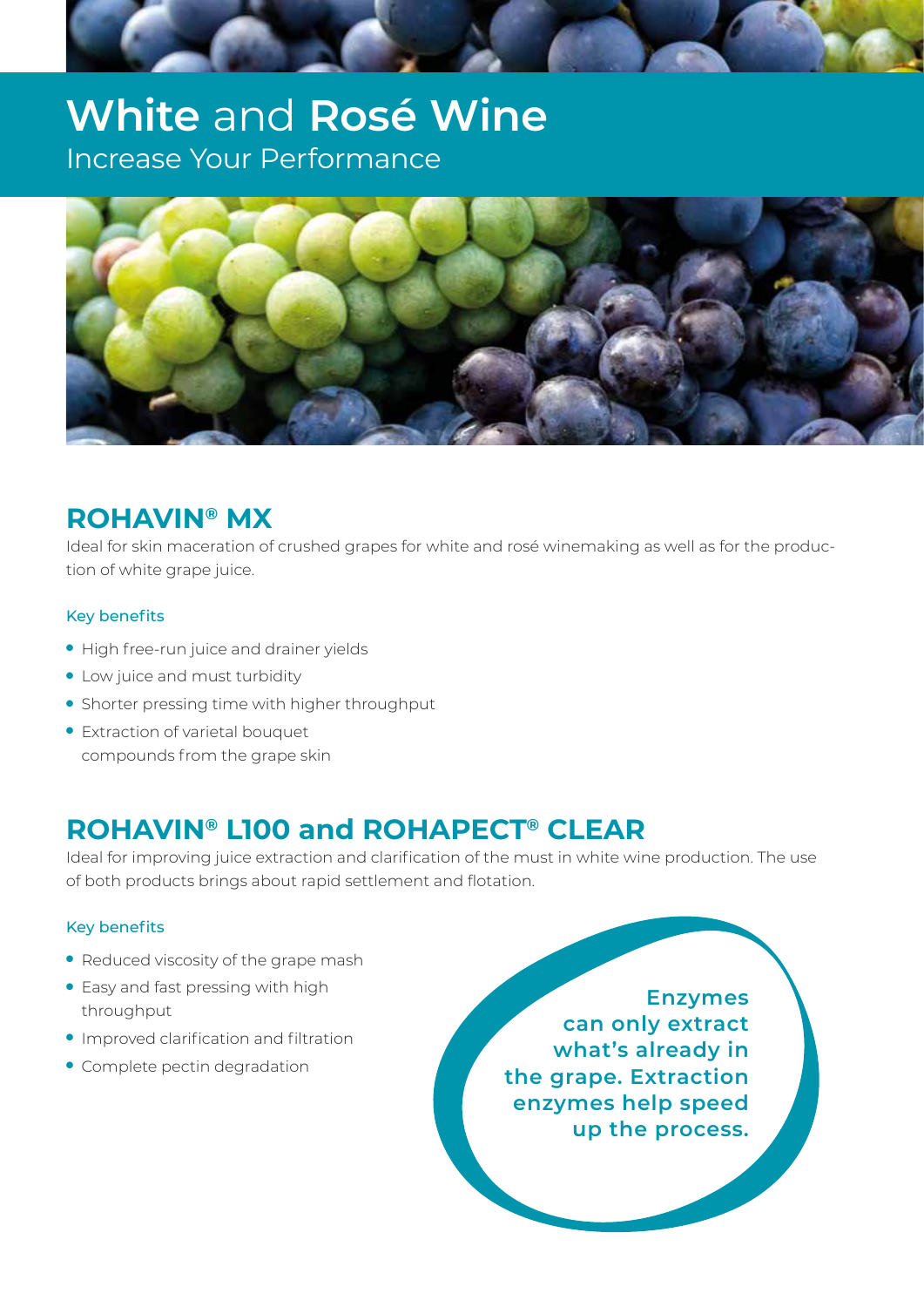### **Red Wine**  Extend Your Value



#### **ROHAVIN® Color**

Particularly recommended for skin fermentation in red winemaking. The treatment supports the production of intense purple-red, full-bodied red wines with soft tannins.

#### Key benefits

- Enhanced anthocyanin extraction and stability
- Enhanced polyphenol and tannin extraction
- Improved pressability, clarification and filtration

#### **ROHAVIN® L100 and ROHAVIN® MX**

Suitable for reducing viscosity in thermovinification processes and skin fermentation to produce fruity and elegant red wines.

#### Key benefits

- Treatment of must after thermovinification
- Fast and complete pectin degradation
- Improved clarification and filtration

#### **ROHALASE® BX and ROHALASE® BXL**

Recommended for improving clarification and filtration, as well as the "sur lie" process, and regenerating kieselguhr filters, and cleaning cross-flow membranes.

#### Key benefits

- Release of mannoproteins from yeast cell walls
- Improved clarification and filtration
- Splitting of botrytis glucan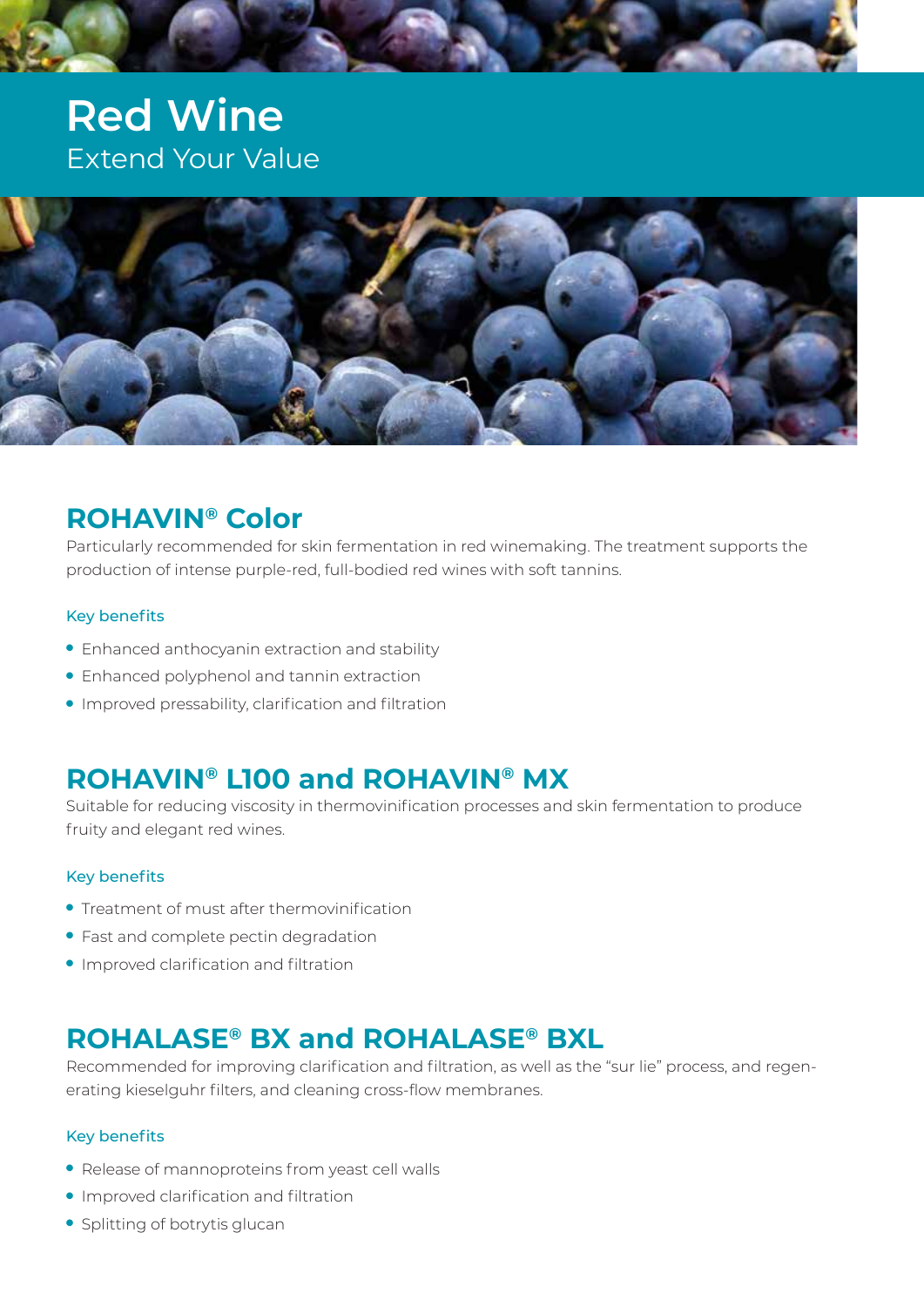## **Accelerate** Your Winemaking Process Enhance Quality And Increase Yield